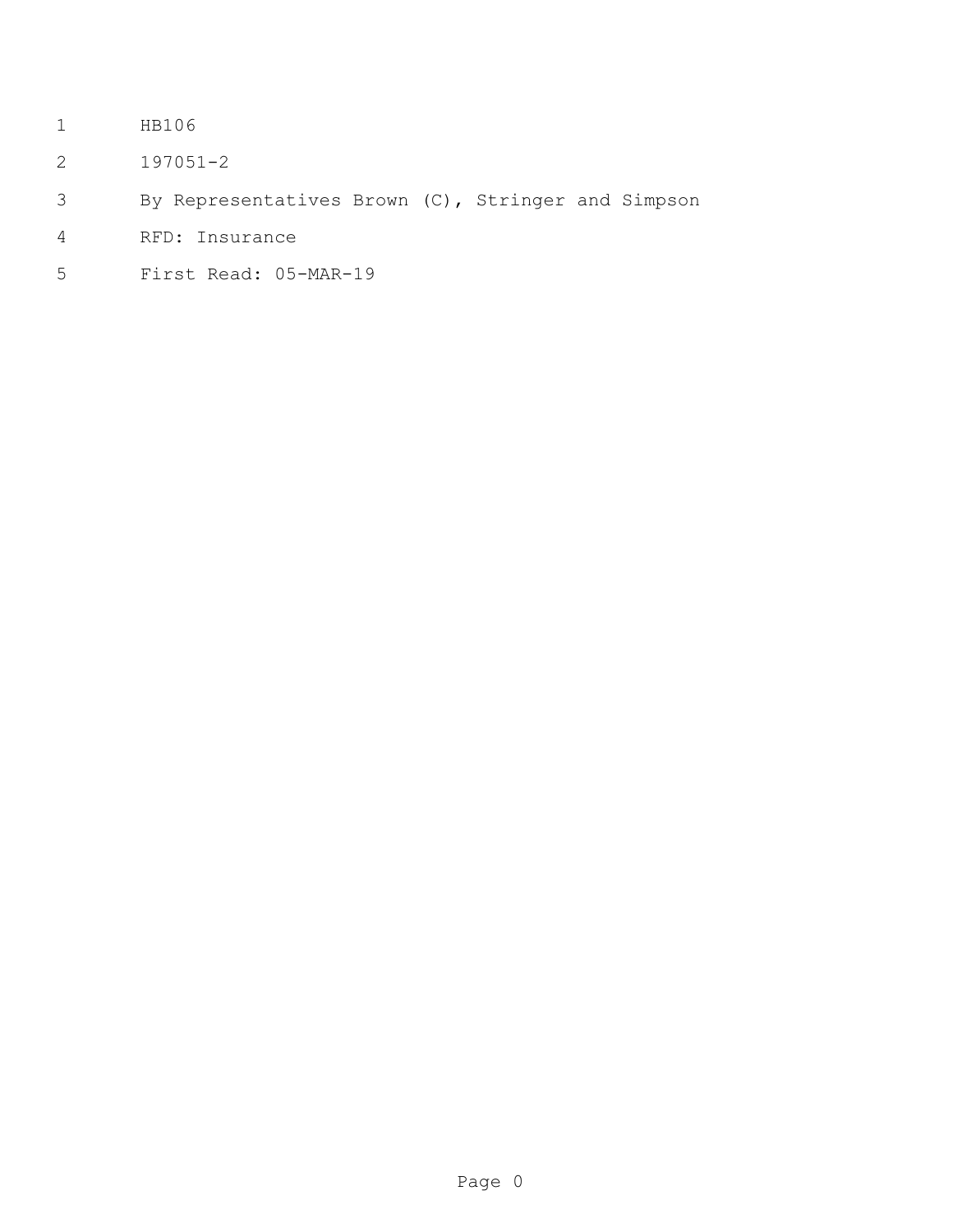HB106

| $\mathbf{2}$ | ENROLLED, An Act,                                              |
|--------------|----------------------------------------------------------------|
| 3            | Relating to insurance; to amend Sections 27-2-7 and            |
| 4            | 27-22-21, Code of Alabama 1975, to authorize the Commissioner  |
| 5            | of Insurance to create educational and informational programs  |
| 6            | and presentations for consumers; and to add hurricanes and     |
| 7            | nonhurricane wind and hail within the list of perils that      |
| 8            | insurers writing homeowners insurance are required to provide  |
| 9            | information regarding to the department pursuant to the        |
| 10           | Property Insurance Clarity Act.                                |
| 11           | BE IT ENACTED BY THE LEGISLATURE OF ALABAMA:                   |
| 12           | Section 1. Sections 27-2-7 and 27-22-21 of the Code            |
| 13           | of Alabama 1975, are amended to read as follows:               |
| 14           | $\sqrt{527-2}-7$ .                                             |
| 15           | "The commissioner shall:                                       |
| 16           | "(1) Organize, supervise, and administer the                   |
| 17           | Department of Insurance so that it the department will perform |
| 18           | its lawful functions efficiently and effectively.              |
| 19           | "(2) Enforce the provisions of this title.                     |
| 20           | "(3) Execute the duties imposed upon him or her by             |
| 21           | this title.                                                    |
| 22           | "(4) Have the powers and authority expressly                   |
| 23           | conferred upon him or her by, or reasonably implied from, the  |
| 24           | provisions of this title.                                      |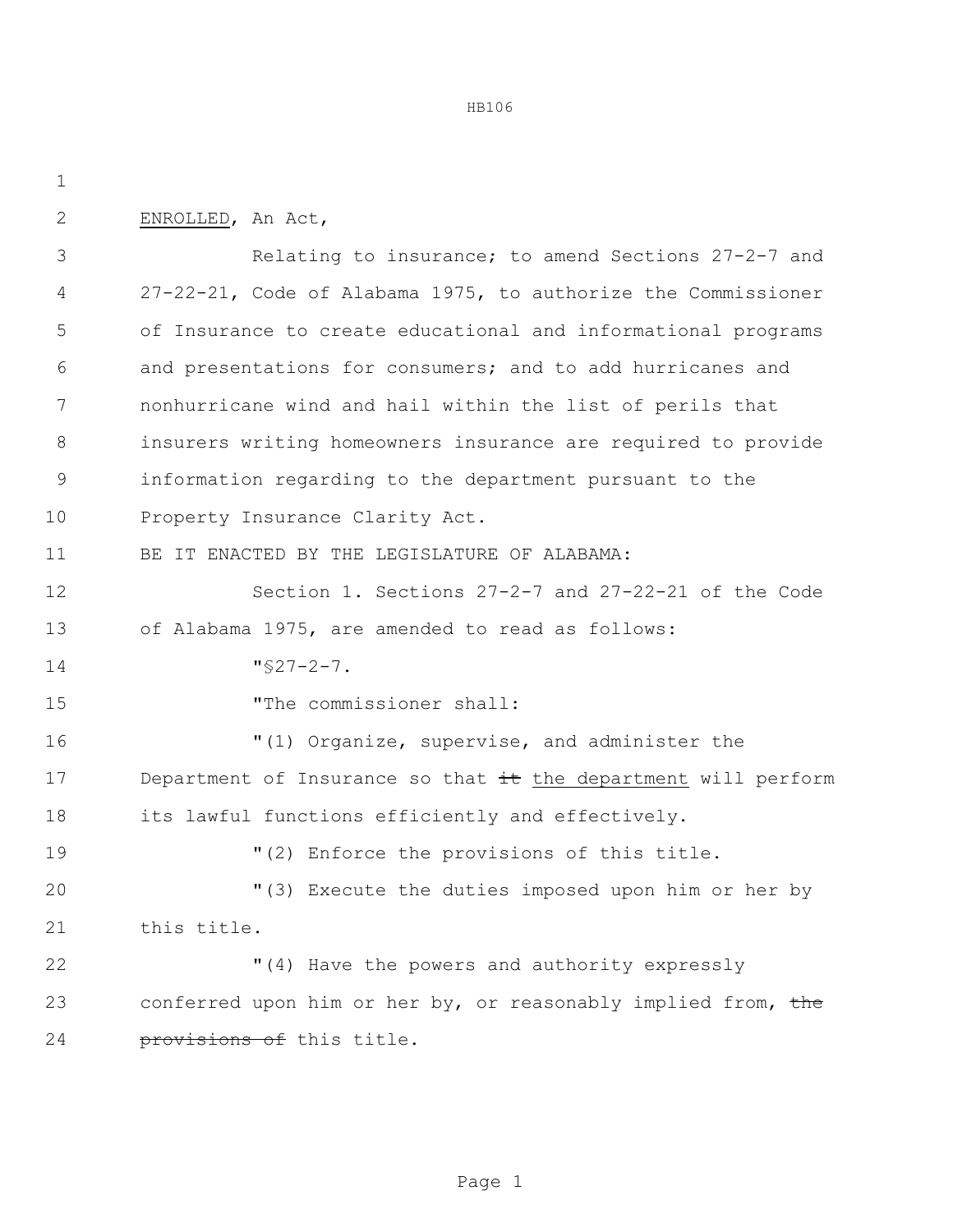"(5) Sign and execute in the name of the state, by "the state Department of Insurance," all contracts or agreements with the federal government or its agencies, other states or political subdivisions thereof, political subdivisions of this state, or with private persons. "(6) Conduct such examinations and investigations of insurance matters, in addition to examinations and investigations expressly authorized, as he or she may deem proper to determine whether any person has violated any

 provision of this title or to secure information useful in the 11 lawful administration of any such provision. The cost of such additional examinations or investigations shall be borne by 13 the state except as otherwise expressly provided.

 "(7) Invoke any legal, equitable, or special remedy 15 for the enforcement of orders or the provisions of this title.

 "(8) Have such powers and perform such duties as may be granted to or required of the superintendent of insurance of this state under laws remaining in force after the effective date of this title.

 "(9) Have such additional powers and duties as may be provided by other laws of this state.

 "(10) Not issue a license to a natural person under this title or other law unless the natural person is a United States citizen or, if not a citizen of the United States, a

HB106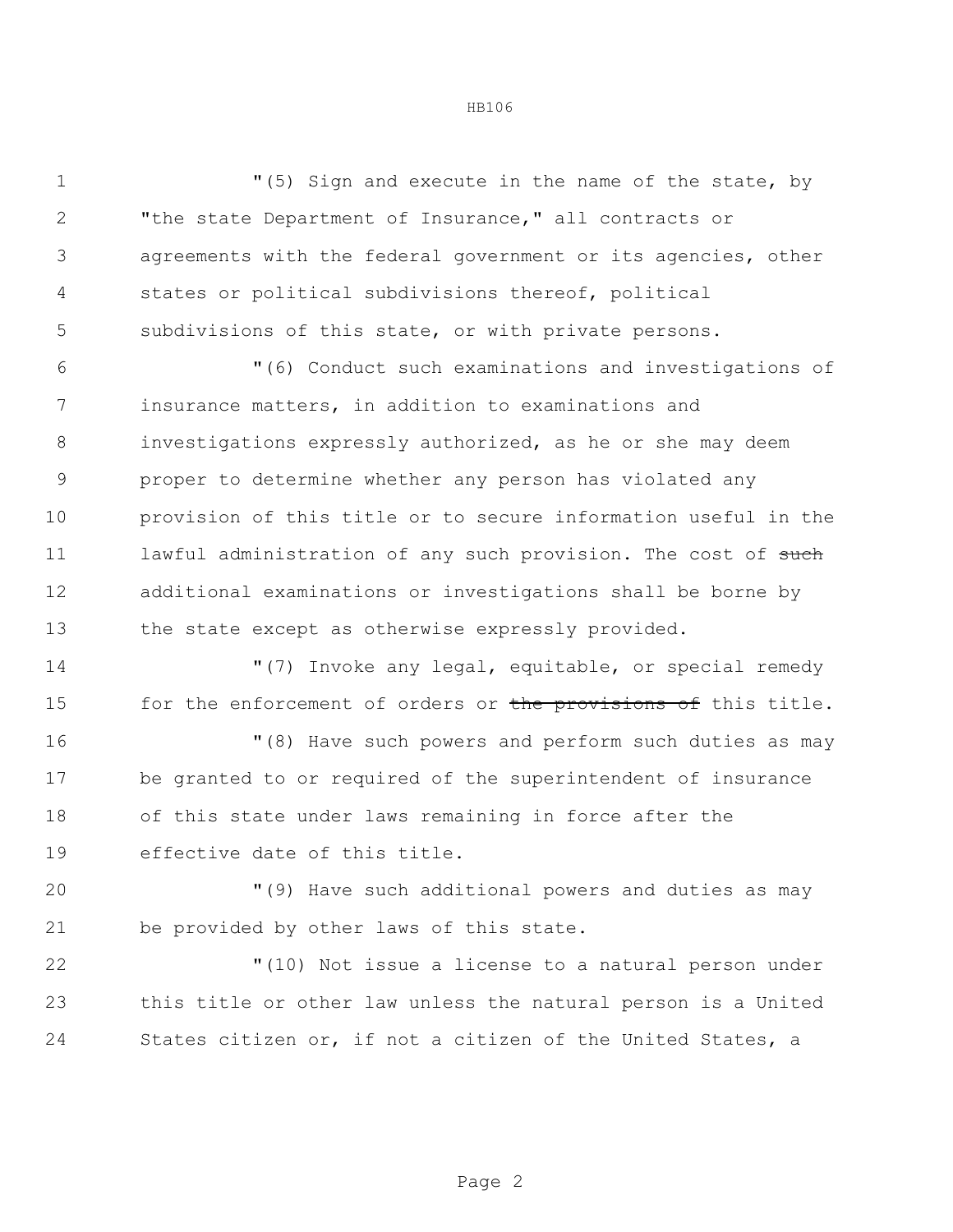person who is legally present in the United States with appropriate documentation from the federal government.

 "(11) Create educational and informational programs and presentations for consumers regarding insurance and other matters regulated by the department.

"§27-22-21.

 "(a) Each insurance company authorized to transact homeowners insurance business in the State of Alabama shall 9 annually submit to the Alabama Department of Insurance, 10 commencing on or before October 1, 2013, department for homeowners insurance policies, computations of the total amount of direct incurred losses, the number of policies in force, and the direct earned premiums for the prior calendar year. The insurance company shall report the computations to the department by zip code. The information received by the department shall be aggregated across all insurance companies collectively and the aggregated totals shall be arranged by zip code. Homeowners insurance shall also include condominium insurance, dwelling fire policies, renters/tenants insurance, and mobile home/manufactured housing property insurance. Creditor-placed property insurance, condominium association insurance, and commercial insurance are excluded from this article.

 "(b) Based upon the information submitted to or otherwise gathered by the department, the department shall

## HB106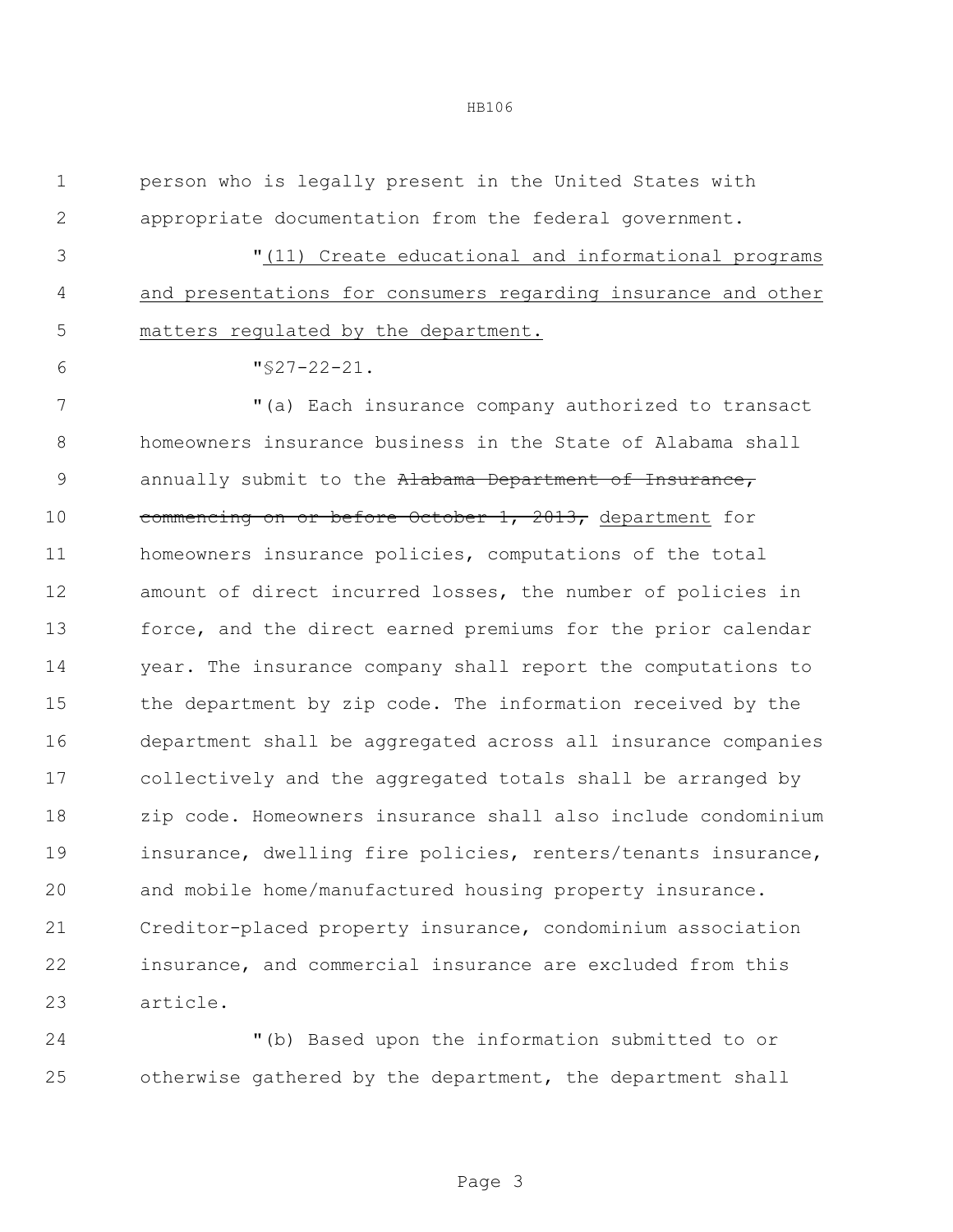HB106

 compile and post on the department website the aggregated total of the computations provided in subsection (a) by zip code for the prior calendar year. "(c) Each insurance company authorized to transact homeowners insurance business in the state shall annually 6 submit to the department, commencing on or before October , 7 2013, computations of the direct incurred losses and the number of policies in force, by zip code, by calendar year for the prior calendar year, for each of the following perils: "(1) Fire.  $(2)$  All nonhurricane wind/hail.  $(3)$  Hurricane.  $\sqrt{3}$  (4) All other perils. "(d) Each insurance company authorized to transact homeowners insurance business in the state shall submit to the department catastrophe wind/hail information pursuant to a data call by the department based on a specific catastrophic event." Section 2. This act shall become effective

 immediately following its passage and approval by the Governor, or its otherwise becoming law.